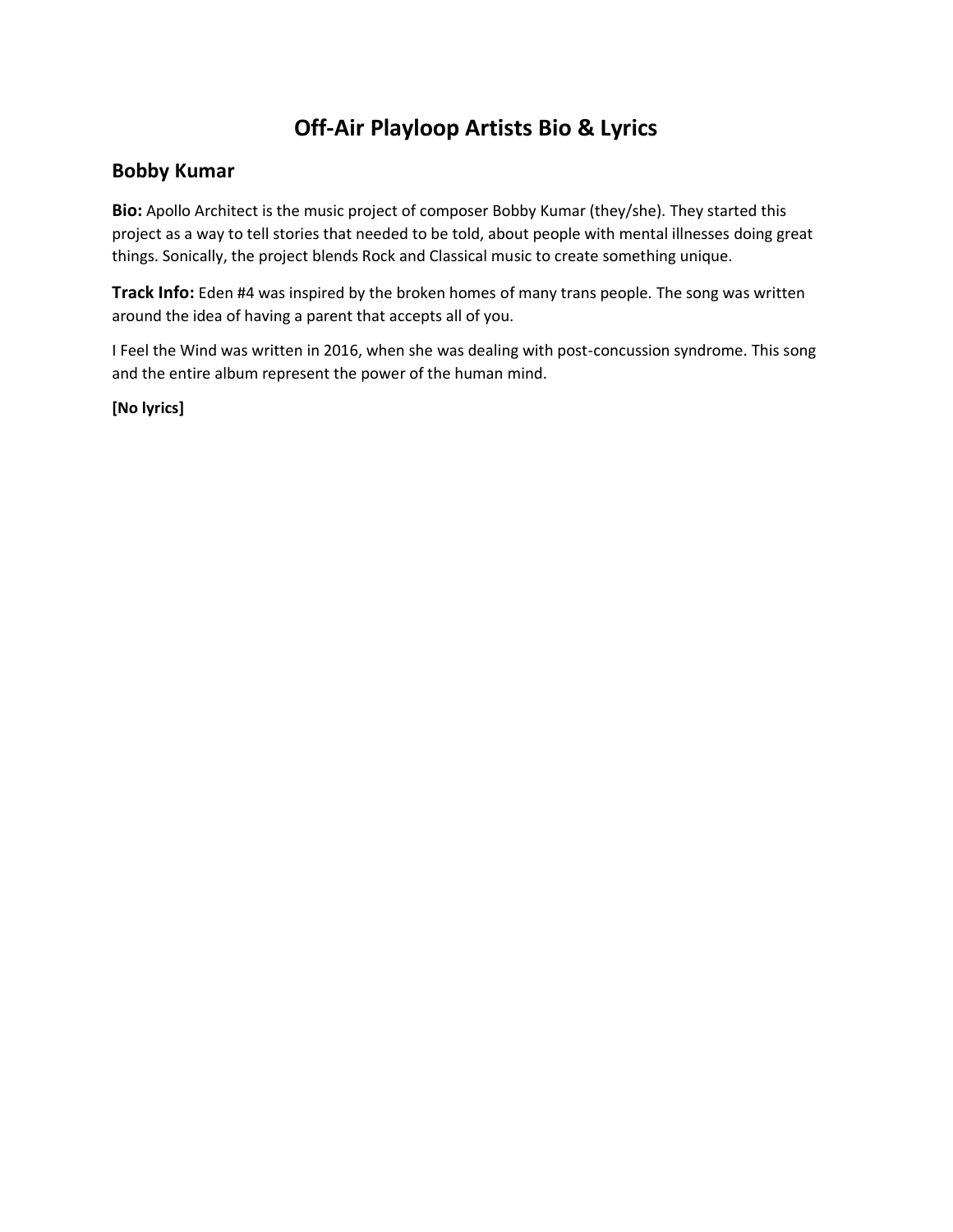## **TemptRexx (Aubrey Szabo)**

**Bio:** TemptRexx is an agender trans disabled white queer musician and artist from Southern Ontario with an eclectic taste for music composition and performance! They explore music through deeply personal narratives on gender, disability, queerness, trauma, metal illness, and navigating Society™!

**Track Info:** Losst was initially their process of working through the lasting trauma of killing parts of themselves off to survive youth and young adulthood, and the grief, regret, and absence one feels in the echoes and reflections of the things you can't connect with in yourself anymore, but also can't forget.

Produced by Aubrey Szabo.

## **Lyrics: Losst – TemptRexx**

Like an echo, Your shadow still remains, A silent whisper, I still see you in the stains You left behind... I cannot shake the feeling I've maligned...

Overwhelming, Bile lingers in my mouth, A bitter sting, The needle's pointing south, There's no escape... The hole you left is howling and agape...

I'd sleight the hand of fate and time, Undo myself to do what's right, Your loss is not forgotten, Your loss is not forgotten... The shattering of all that's true, To keep the ghost that's left of you, You're lost but not forgotten, You're lost but not forgotten...

Growing numb now, I can't feel you anymore, But still you hurt me, Driven nails in to my core... Can't shut you out... Can't find no trace of life, So full of doubt...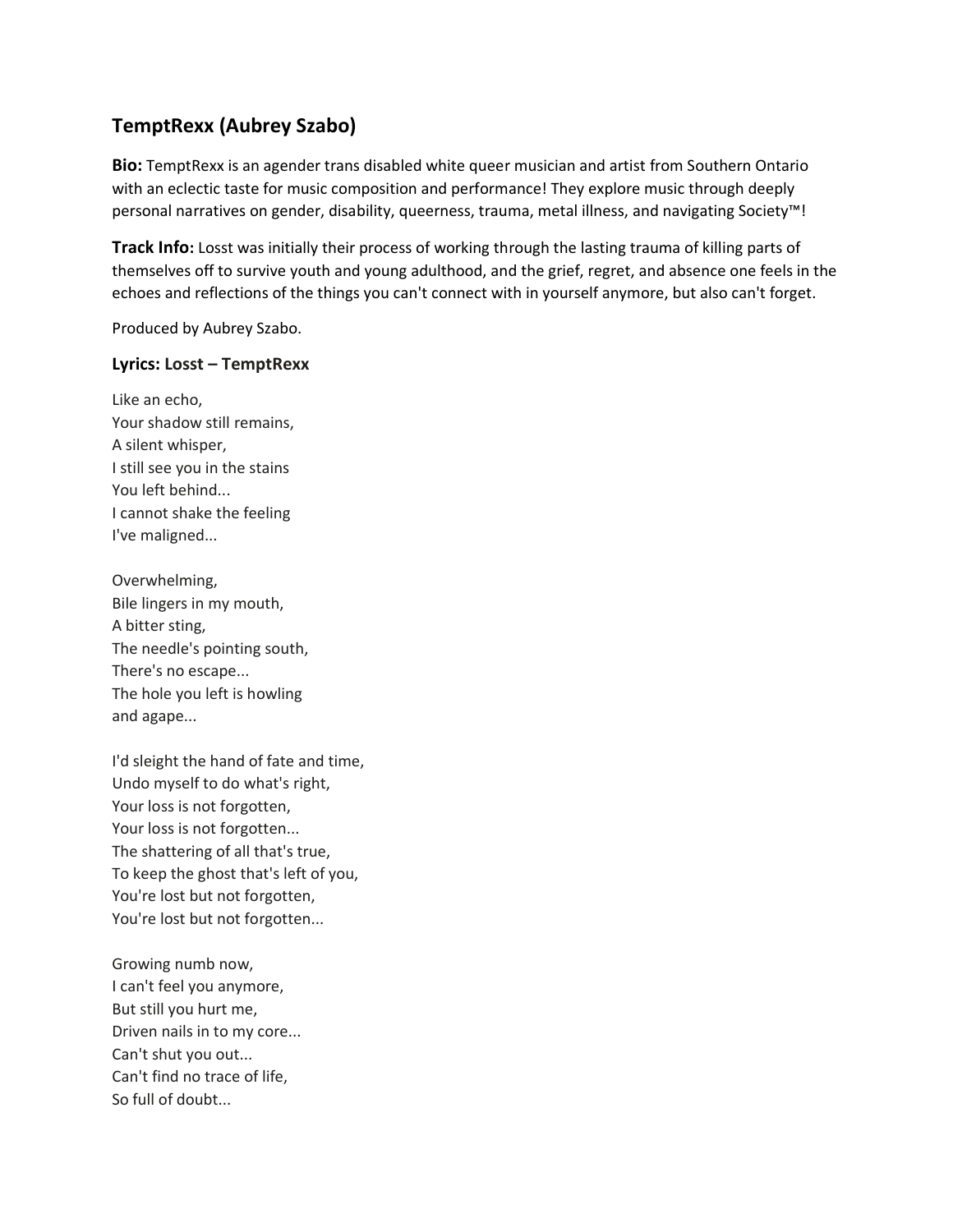Please forgive me for My living memory of you, A hollow tribute To everything I put us through, I'm letting go Of everything I thought I used to know...

Grit my teeth and push it down, Steel myself against the glaring and the shouts, Free my mind from the limbo that you left me in your wake... Try to wash the blood from my hands, Try to seal the fear in heart, Try to make my peace with every piece of my I break...

I'd sleight the hand of fate and time, Undo myself to do what's right, Your loss is not forgotten, Your loss is not forgotten... The shattering of all that's true, To keep the ghost that's left of you, You're lost but not forgotten, You're lost but not forgotten...

Never forgotten...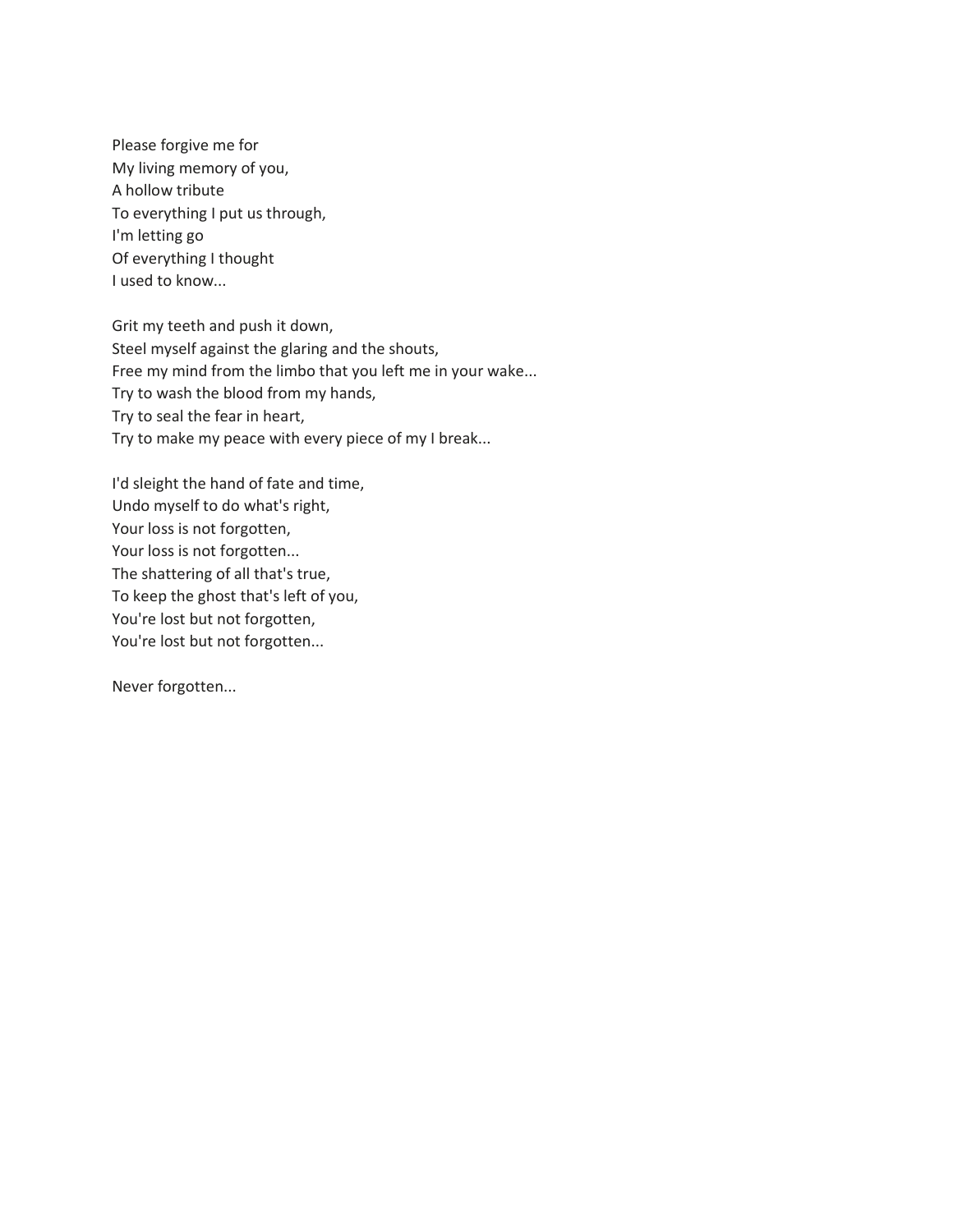## **Jessica Kaya**

**Bio:** To merely call Jessica Kaya a singer- songwriter would be to ignore her ability to cast delicate spells with her songs. Kaya's voice is hypnotic, with an aversion to the spotlight but a magnetic pull to create, Kaya is one of Toronto's best kept secrets.

With her debut album 'Iridescent, presented as a trilogy of 3 mini EP's, listeners shift between the warm emotions of love and the cold pain of betrayal, by both self and others. Raw sentiments of a startling kind of internal pain are voiced about Kaya's struggle with depression. And then, a heartfelt call to us all to explore empathy for those inflicted by suicidal thoughts. Musically, it teases between classic takes on 90s R&B, folk- inspired songwriter introspection, contemporary pop balladry and hyper-modern production.

As soon as you fully inhabit Kaya's nimble, unflinching musical world, you will name it uniquely hers.

**Track Info:** Her Debut Album "Iridescent" is about the constant shifting of polarizing experiences and the dichotomies within self, and in the world. Like creative brilliance paired with crippling anxiety, profound connection followed by devastating loss, or empathy so overwhelming it contributes to depression.

"Saline" was written and arranged by Jessica Kaya and produced by David "Swagg R'Celious" Harris and Jairus Pryor. "Sun Is Out" was written and arranged by Jessica Kaya, produced by Sam Obey and Jessica Kaya.

## **Lyrics: Saline (Lyrics)**

Do, do you release your tide? In all of the searching, in all of the time, It's hard to heal when you've lost your mind And all of your senses numb out and die, It's hard to feel when you only cry

And in spite of what's inside you grieving eyes that try to, swim away

Just like the ocean, just like the sea salt inside water that's elementary Saline, saline And just like the ocean that pours out of me, salt inside water that's elementary There must be healing that's covering me Saline, saline

With all of the reason, but none of the rhyme, thinking your strong but your just killing time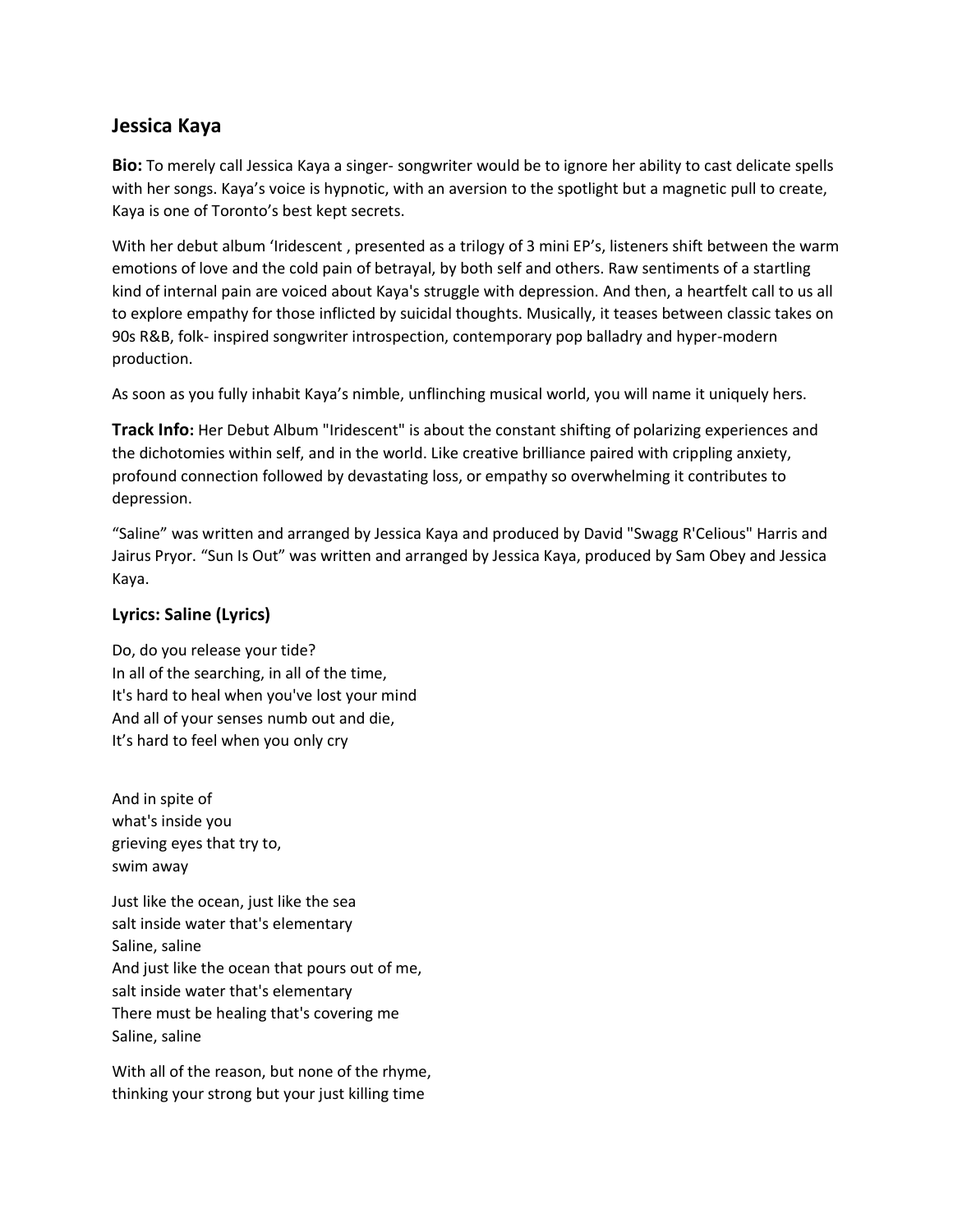And all of your senses numb out and die longer you wait, the more that you'll cry

Like bodies in water that float let it fall until your body is soaked

Just like the ocean, just like the sea salt inside water that's elementary Saline, saline And just like the ocean that pours out of me, salt inside water that's elementary there must be healing that's covering me. Saline, saline.

Just like the ocean, calls out to me in perfect composition, for mourning endlessly Breaking me open, down to my feet let it all be over, let it all be seen

Just like the ocean, just like the sea salt inside water that's elementary Saline, saline

And just like the ocean that pours out of me, salt inside water that's elementary There must be healing that's covering me. Saline, saline.

## **Sun is out**

Sun is coming up (to) warm inside all that I'm hiding from you I could never get enough I can't describe the night, the night I been through Ooo yea When every day that came before this was the same now all the leaves in me have fallen Cause I had fell in, my dark but, the sun has come back out to light me up and I'm iridescent

Sun is out, sun is out, sun is out for me x2

But there's a new wave, new wave coming for me I'm in a new place, next phase not gona leave like it's my birthday, first day part of the ease I've got a lot to feel this summer

Sun is out, sun is out, sun is out for me x4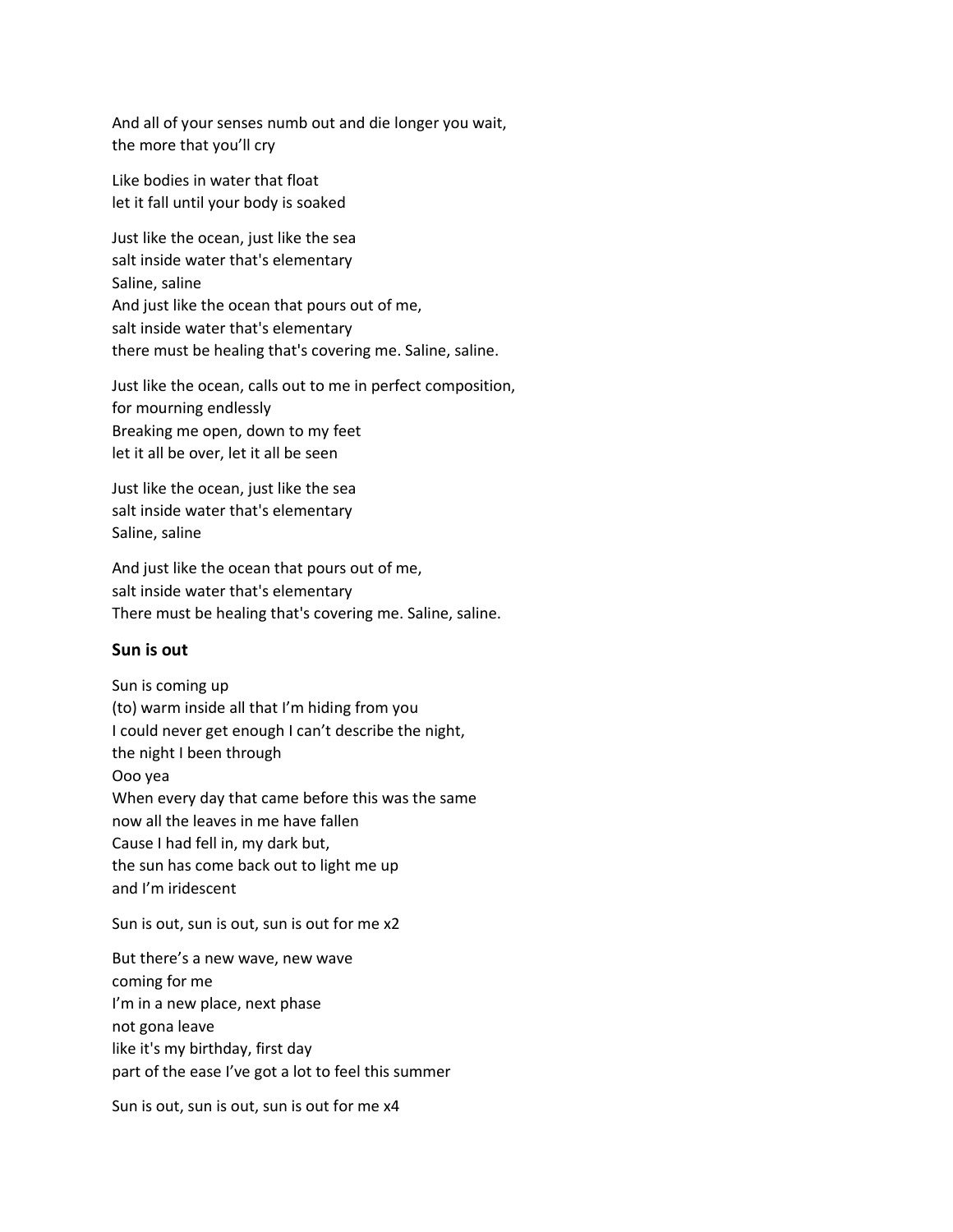Now the sun is up oh, and it warmed inside all the things that I had to breakthrough and I can never get enough I can't describe the fight that pulled me through When every day that came before this was the same now all the leaves in me have fallen cause I had fell in, my dark but the sun has come back out to light me up and I'm iridescent

Sun is out, sun is out, sun is out for me x4

Sun, sun, sun For me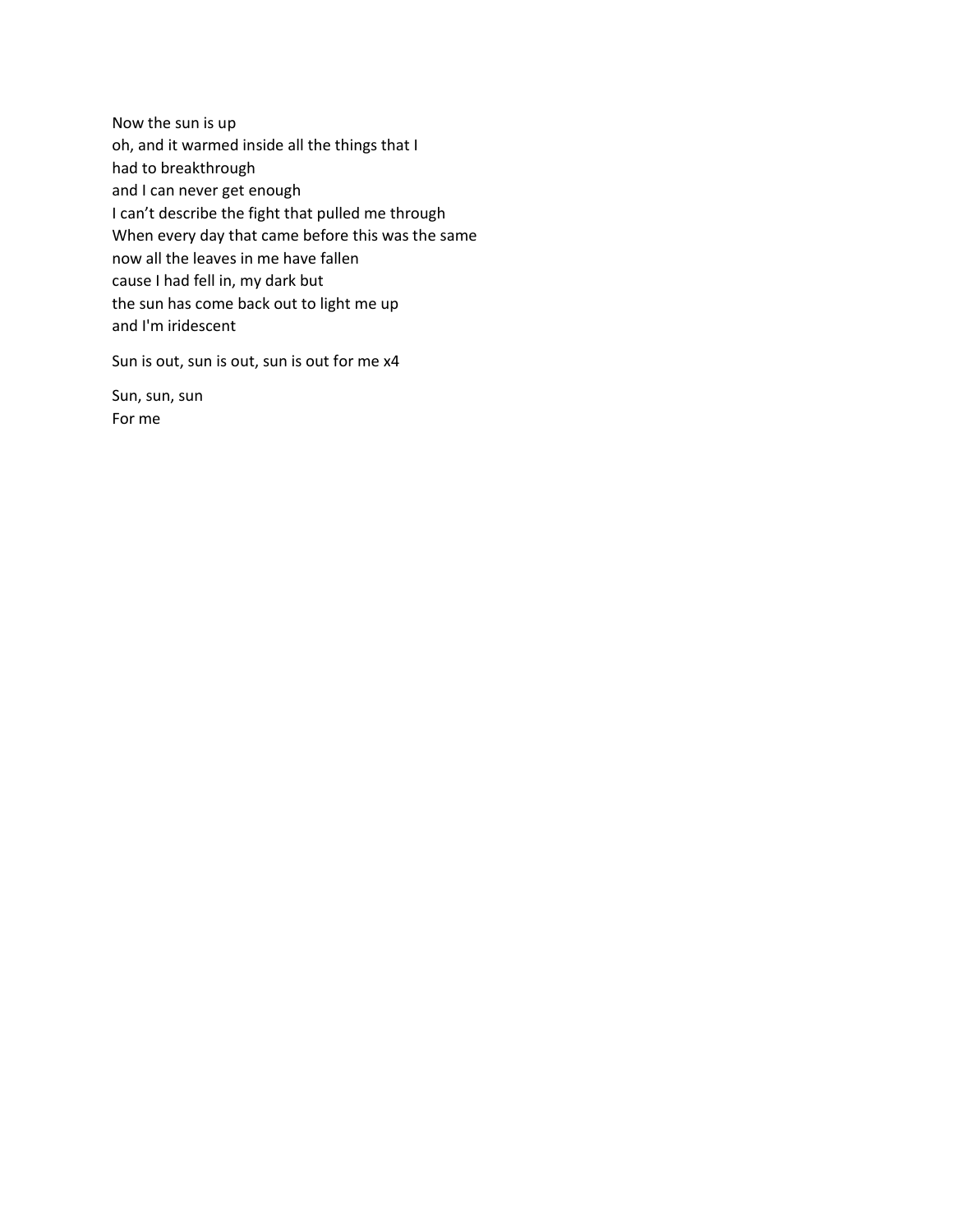## **Madam Sad**

**Bio:** Madam Sad is disabled artist with complex post-traumatic stress disorder, and several chronic pain diseases caused from trauma. They feel most connected to bare bones, vulnerable, lo-fi folk music. They process events and extreme emotions through singing and song writing. "Disability" and "Forgetting" are both songs written during intense fear, confusion, and feelings of chaos.

**Track Info:** The new album Closed and Cured comes from an ironic take in Madam Sad's lyric; "The broken and opened wounds don't heal." The album's theme is to say Madam Sad does not feel closed and cured, but very much like an open wound. Healing from trauma takes years, especially with constant bombardment of poverty and ableism.

Both tracks were performed, recorded and produced by Maddison Schreiber.

## **Lyrics:**

## **Disability**

Exposed homes But safe I stay I don't feel that's Right To say

And I'm going Going going Going insane Deserving of a place to Trust and lay My name Dig me up and Watch Me die How you treat Another Life And I'm wishing that I had A pause to rest My sight I'm wishing that I had A break to call The night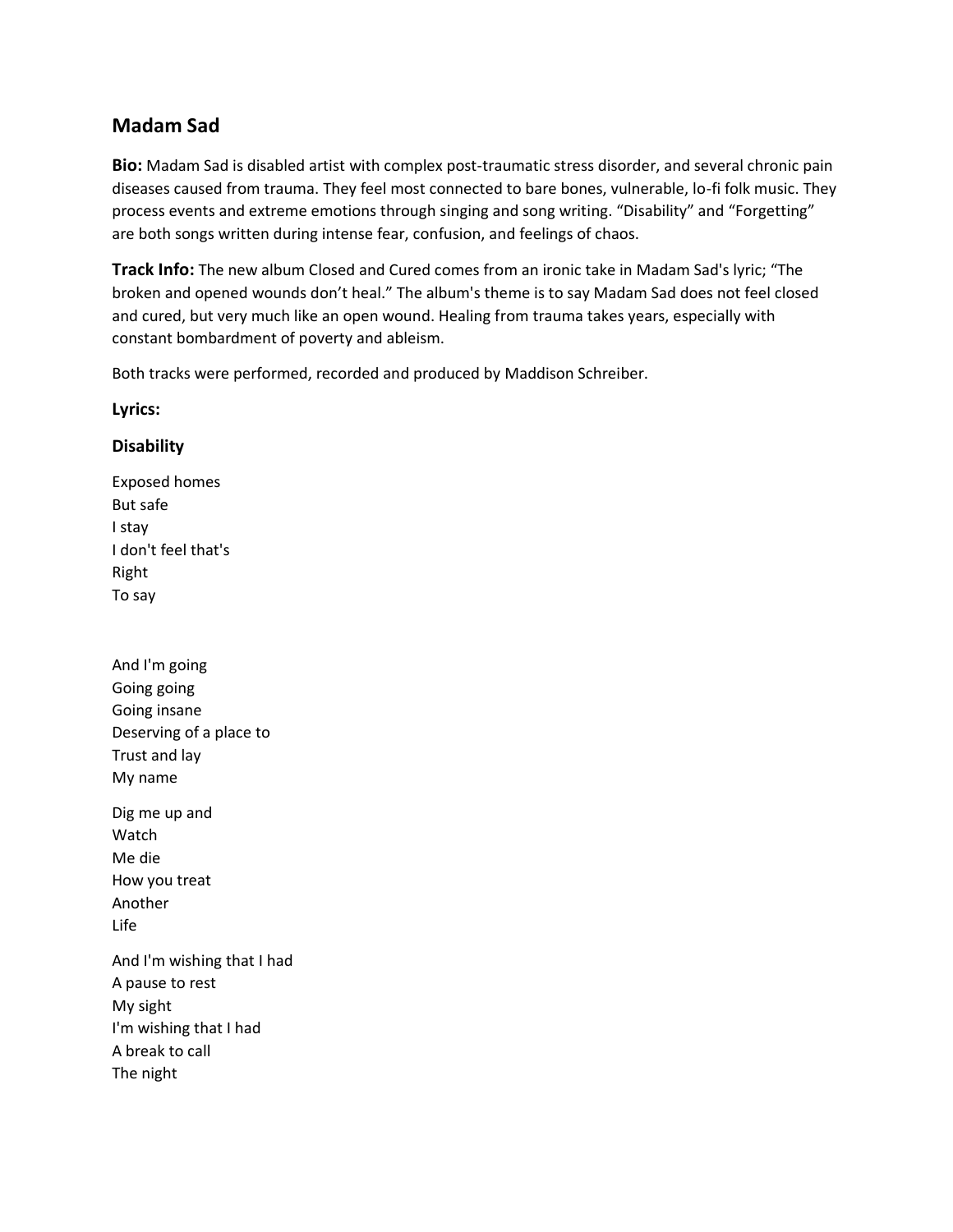And you Don't see The part Of me That's everything Cause you act So heartlessly Can't find home there I'll go nowhere With you I have feelings Best kept reeling Behind you And I find bright lights In your dark Eyes I don't know where to Love or when It's right Stuck in a mode That makes me run And fight Cause you Don't see The part Of me That's everything Cause you act so hateful I would dream Now that's Unseen And I Can't leave Cause you act So heinously

## **Forgetting**

I forgot love What I thought of Your expression that I Miss again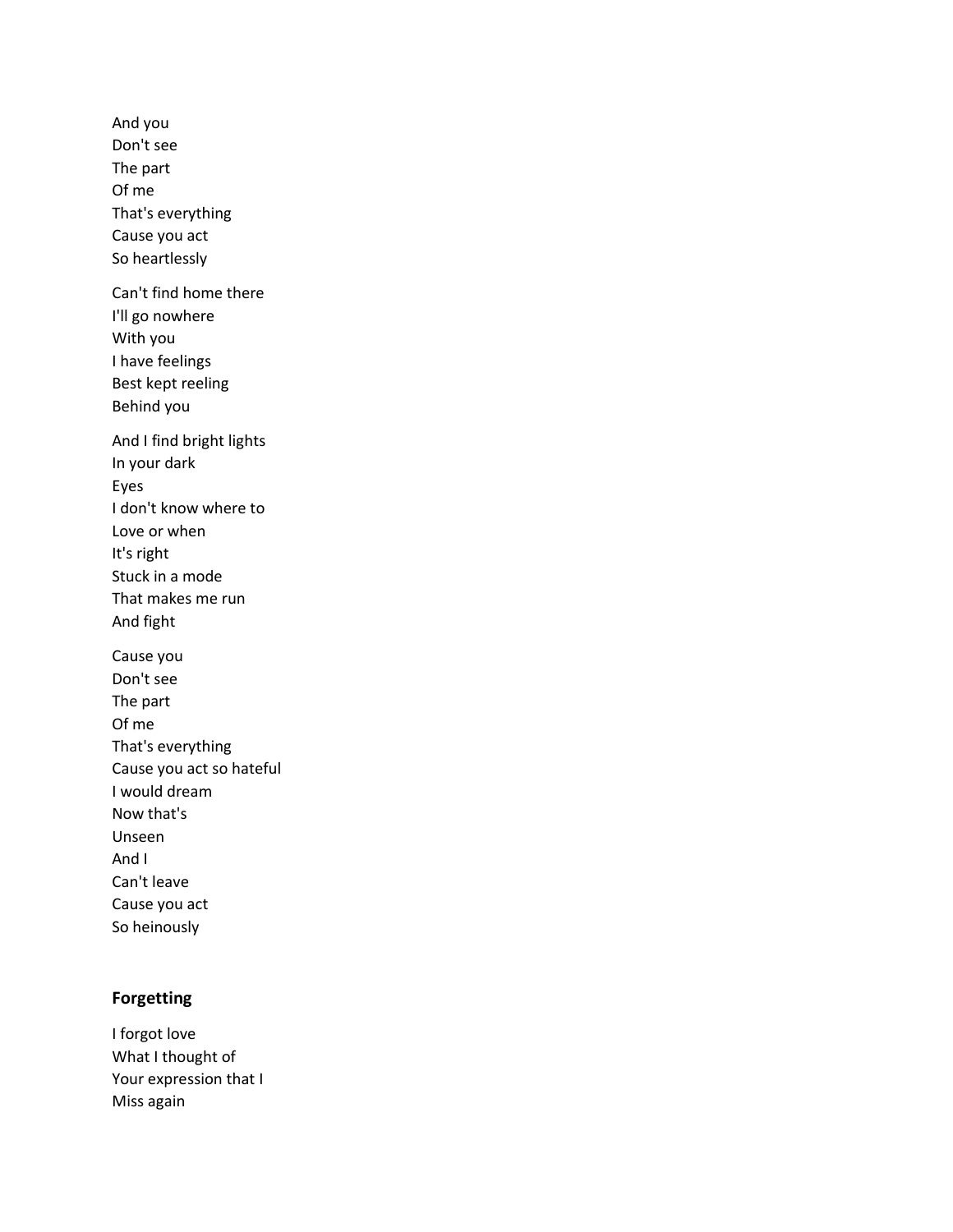I took notice Of your focus Leave me feeling Like I really can't Can't Left to lose It's all a ruse In every moon and Song I choose Choose Shit Never Works With you Shit Never Works With you Sing your blues Comb your hair Out Sing your blues Sing your blues Now I Wish I knew What it took To be special Ain't it neat Raining on my cheek You sound so much like Buck Meek Why All the Rotting Fruit Why All the Rotting Fruit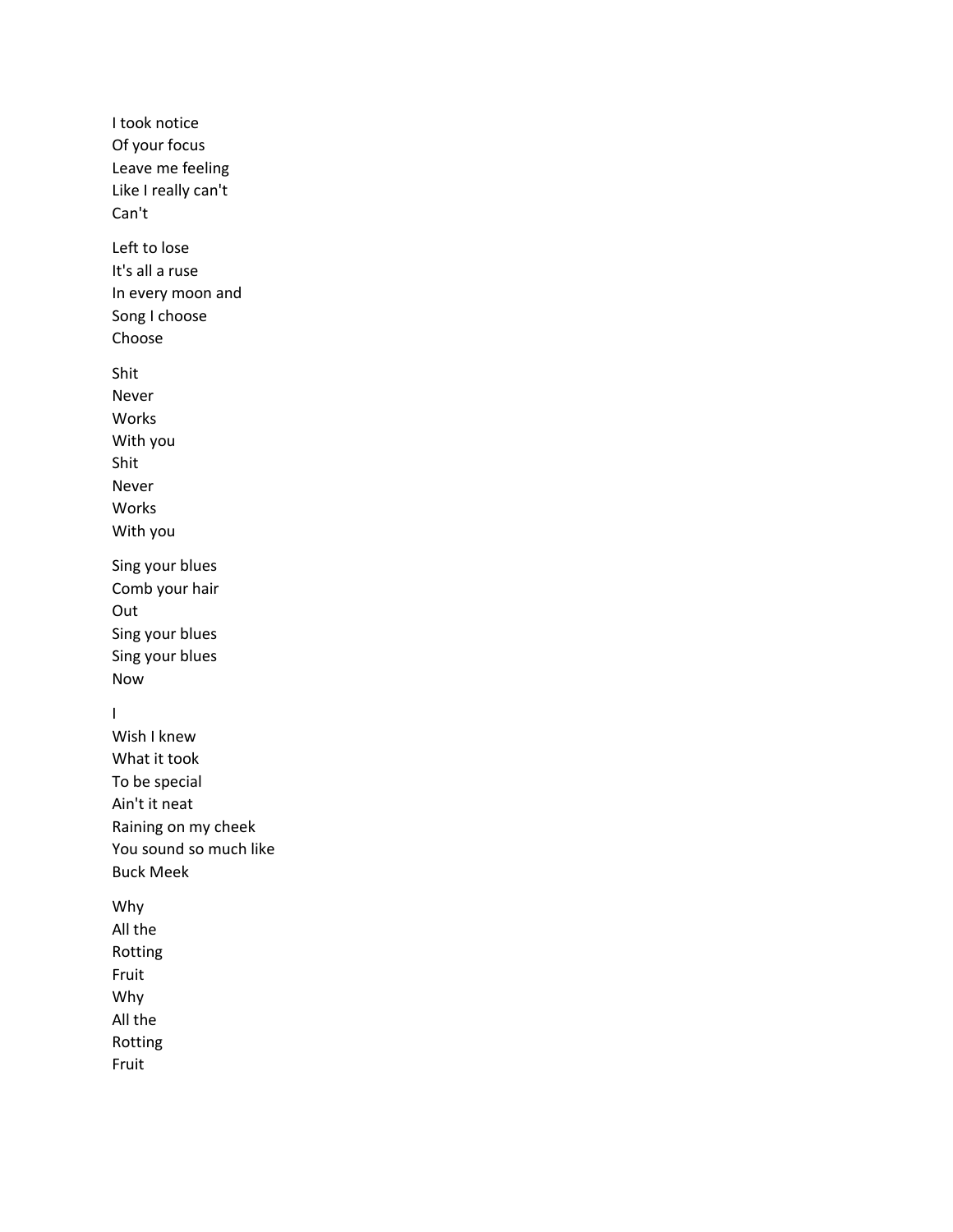Your names the same But you don't know How To trust someone Who cries with a Frown Your names the same Your names the same Sound Trust someone Trust someone Loud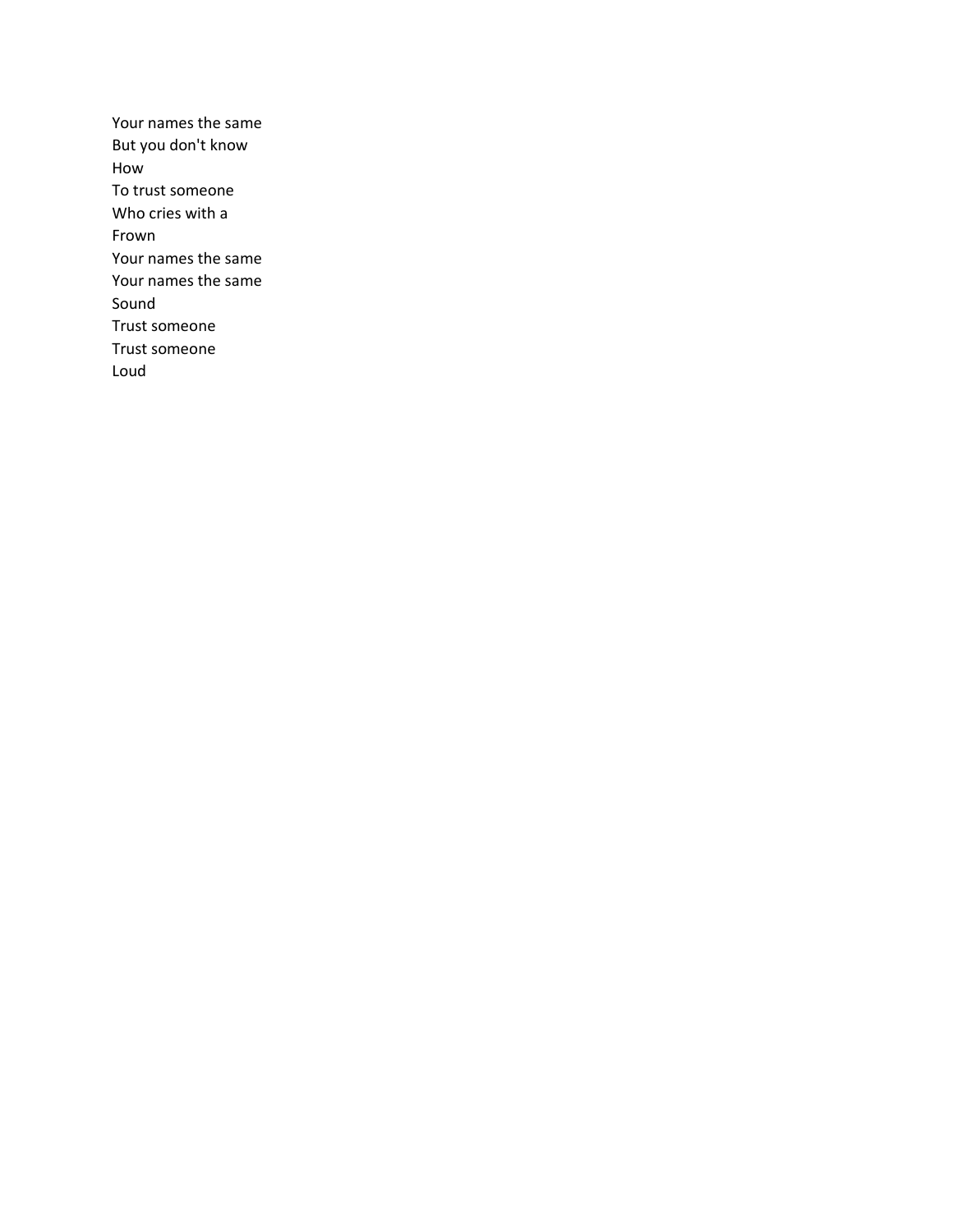## **Rachel Romu**

**Bio:** With a deep love for the soulful, experimental stylings of artists like James Blake and Moses Sumney and the darker grungy sounds of Nirvana and System Of A Down, Rachel Romu's taste in music is boundless. Their music can be heard in AMI-tv's Breaking Character, a docu-series following performers with disabilities. After recovering from multiple spine surgeries and receiving an Ehlers-Danlos Syndrome diagnosis Rachel Romu took to the world of fashion with Ledrew Models, pushing for the inclusion of disabled people in the industry and was the first mobility aid user to be a part of Toronto Fashion Week.

**Track Info:** Coming By Was a Mistake is about a personal experience in an abusive relationship and the internal monologue they'd had during the first incident. Sick & Tired (Clean) is about how too many times they'd been the 'secret' without knowing, where the person they thought they were dating had an able bodied partner they were cheating on them with.

Both tracks were written by Rachel Romu and produced by LaFlamme and Rachel Romu.

**Lyrics:**

## **Rachel Romu - Coming by Was a Mistake**

VERSE ONE I'm at your home And you're yelling at me once again Drown you out With sounds of sirens from the street instead Your blistering tone The air I'm breathing in is thickening Window's open Oh I hope someone's listening PRE-CHORUS Fuck I feel my heart race Tying up my shoelace Tryna keep a brave face

Coming by was a mistake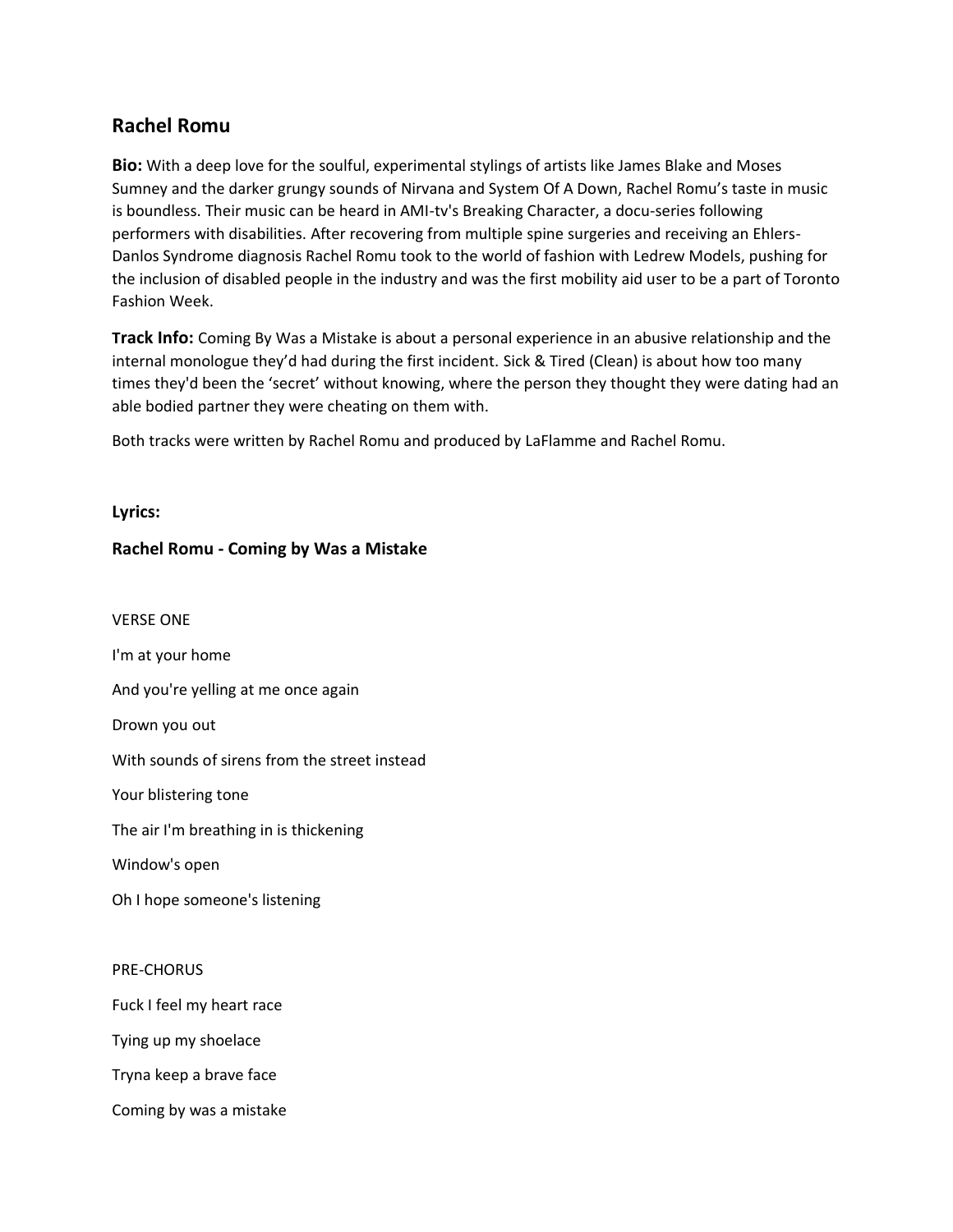#### Coming by was a mistake

#### **CHORUS**

Oh (oh oh oh oh oh) guess I'll start running Clouds'll roll in, skies of blue turning gray Oh (oh oh oh oh oh) guess I'll start running Cuz I know another storm is coming my way

#### VERSE TWO

How did I come to find myself lying by your side I should be calling out for help - too choked up, tongues tied Why's my pride keep me quiet What you've done stays private Abide by the tyrant Why's my pride keep me quiet Careful and compliant Switch me on autopilot

#### PRE-CHORUS

Fuck I feel my heart race Tying up my shoelace Tryna keep a brave face Coming by was a mistake Coming by was a mistake

#### **CHORUS**

Oh (oh oh oh oh oh) guess I'll start running Clouds'll roll in, skies of blue turning gray Oh (oh oh oh oh oh) guess I'll start running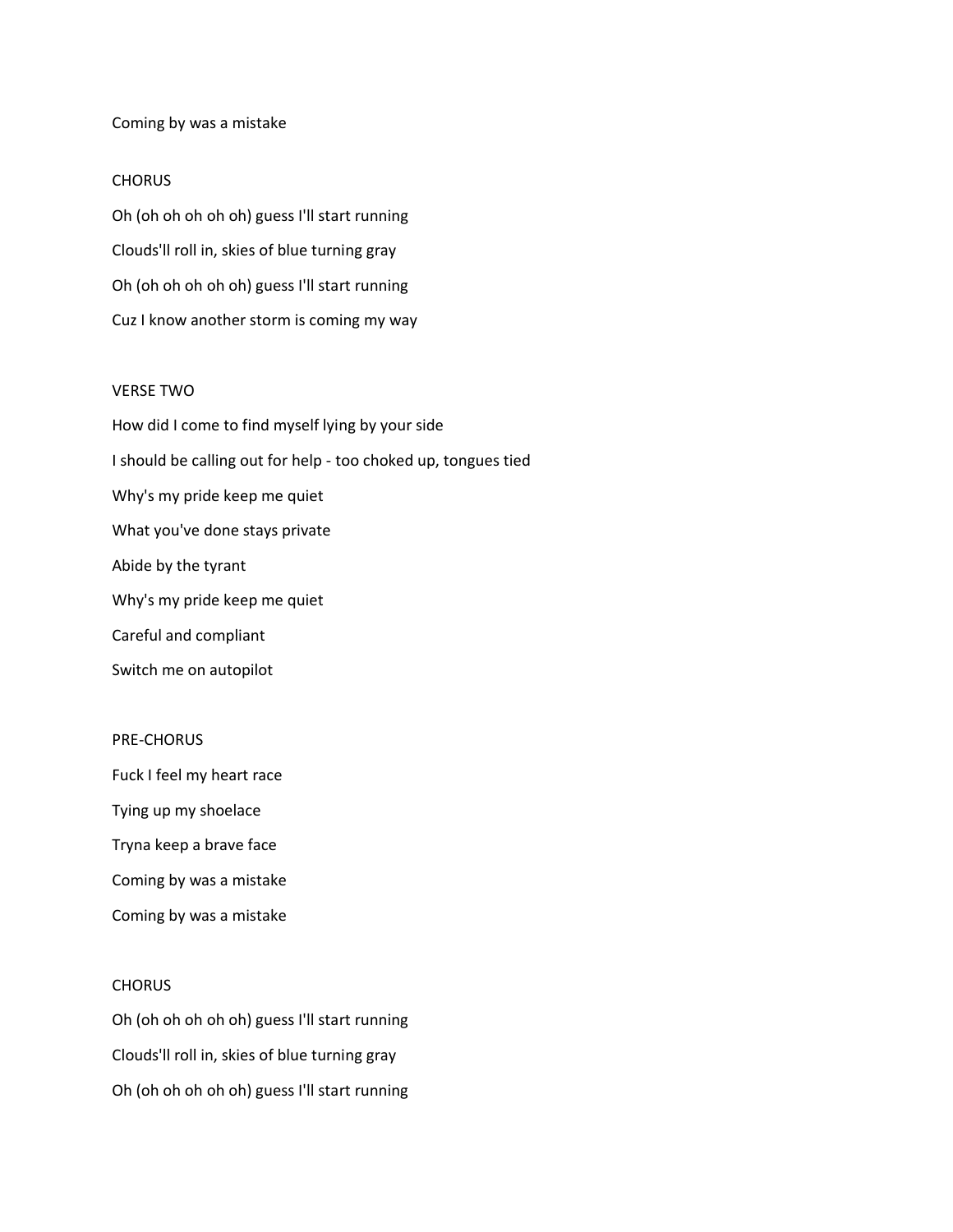Cuz I know another storm is coming my way

#### OUTRO

What you've been showing me

The things that I've been going through with you make me crazy

For you I'll never be enough - why's it so tough to be in love…so tough to be in love with you baby? Baby.

## **Rachel Romu - Sick & Tired**

#### VERSE ONE

I couldn't see it with my own two eyes Bypassing lows, I was chasing the highs I wish that I knew the whole time that I was yours, you weren't mine

PRE-CHORUS

It took me a while to see

All the lies that your smile hid from me

## **CHORUS**

I'll never be good enough for you

I'll never be the one you choose

My mind is on fire I'm so sick and tired of lovers like you

## VERSE TWO

You're somewhere in the desert Still lying in your bed Though I don't know you're with her yet I know I'm in your head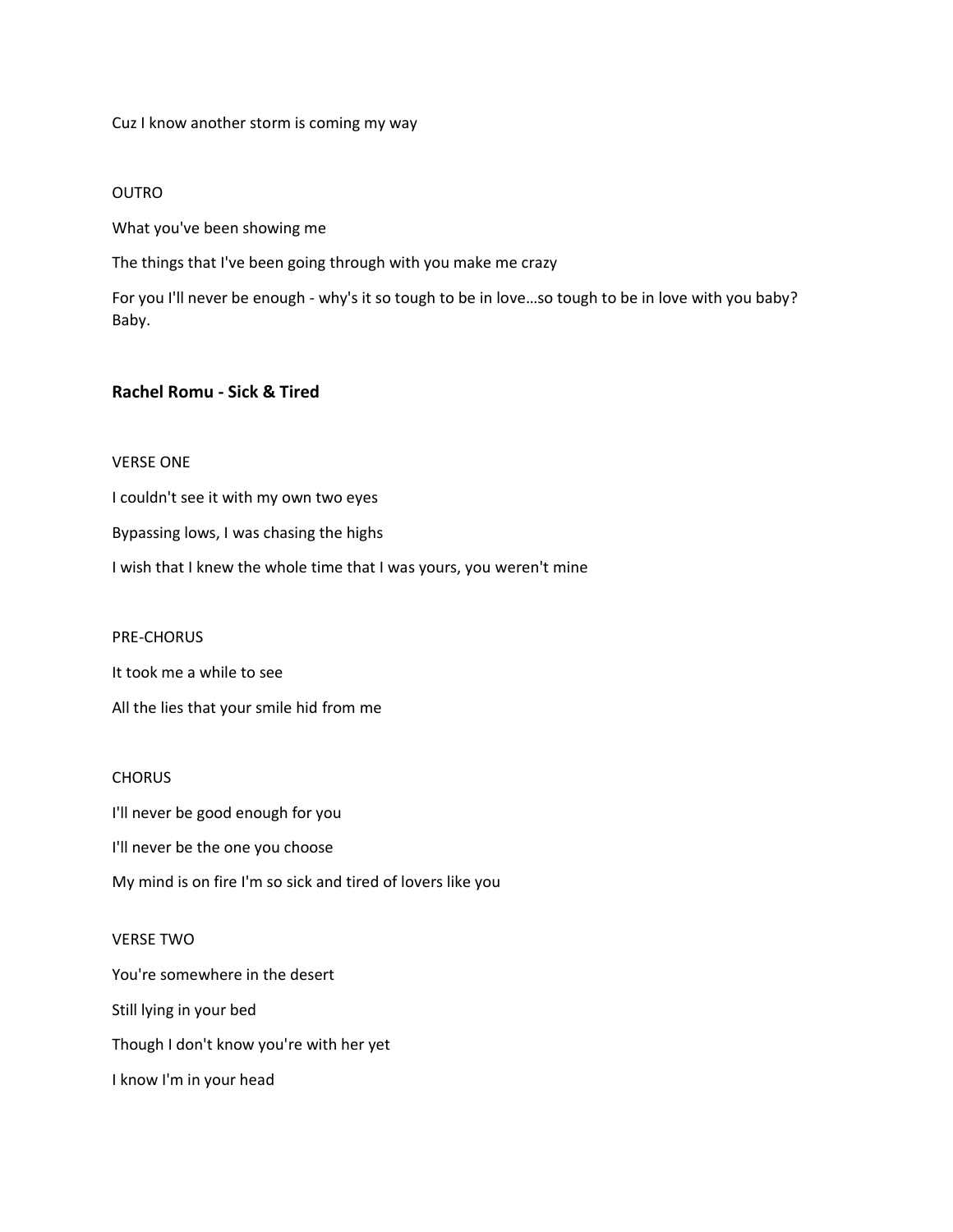While she's in the next room, whip your phone out, snap a quick nude to send with a text saying "I miss you"

But your not mine, you never have been

I'm the sign that's flashing exit

And so sick and tired of your bullshit

## PRE-CHORUS

It took me a while to see

All the lies that your smile hid from me

## **CHORUS**

I'll never be good enough for you

I'll never be the one you choose

My mind is on fire I'm so sick and tired of lovers like you

## OUTRO

I'm so sick and tired, I'm so sick and tired of lovers, of lovers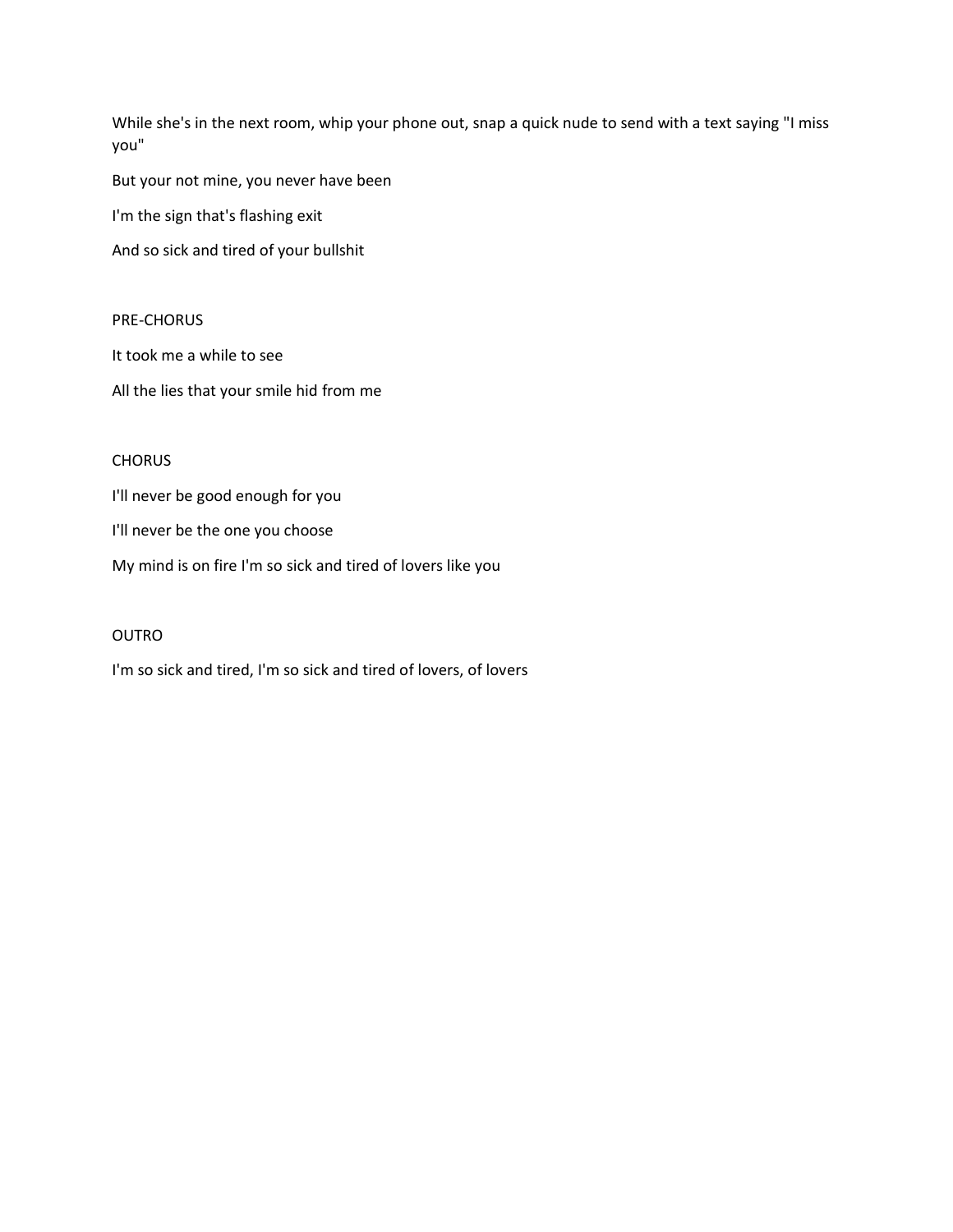## **Heather Cherron**

**Bio:** Heather Cherron has been writing songs for a long time; however, when she was injured the tone of her songs changed, expressing frustration, at the WSIB (Workers Safety Insurance Board). She shared how the board was supposed to work and started to encourage people to speak out, rally and demand change to health and safety. To this day, she still co-facilitates the Injured Worker Speaker School.

She has scripted, performed and facilitated as an associate artist with Mixed Company Theatre for over 25 years. MIXCO presents worst-case scenarios for various communities. The scripts are then presented back to the community and they, the community, have the opportunity of moving from Spectators to spectACTORS, thereby allowing them practice for reality to make positive change.

**Track Info:** EXTRA! EXTRA! and BILLS TO PAY were created during the Bargaining Campaign to encourage the Casual Unit to put words into action. To actively demand that employers treat Casual workers as they do Full time workers, with yearly wage increase, paid sick leave and benefits. THEY WERE HEARD! These songs were and are used in various injured worker events, the Compensation is a Right Campaign and as accompaniment to " PRECARITY U", a short film also produced by Rebecca Singh, which received honorable mentions in the Workers United Film Festival 2021.

Music, lyrics, lead and background vocals by Heather Cherron. Musical arrangement and background vocals by Melissa Morris. Producer and background vocals by Rebecca Singh. Additional background vocals on Extra! Extra! only by John von Atzigen.

## **Lyrics:**

## **Bills to Pay**

Verse Illness has no boundaries All workers need PAID sick leave Working sick is not okay We all have bills to pay!

Health and safety is priority, Our concerns protect community Don't punish us, don't turn us away.

## **CHORUS**

You can't change what you don't know, I learned that long ago The time is now to make things right -we all have bills to pay You can't change what you don't know - you don't know

You can't change what you don't know, So we're telling you now And now you'll know...

Verse Take a look at seniority.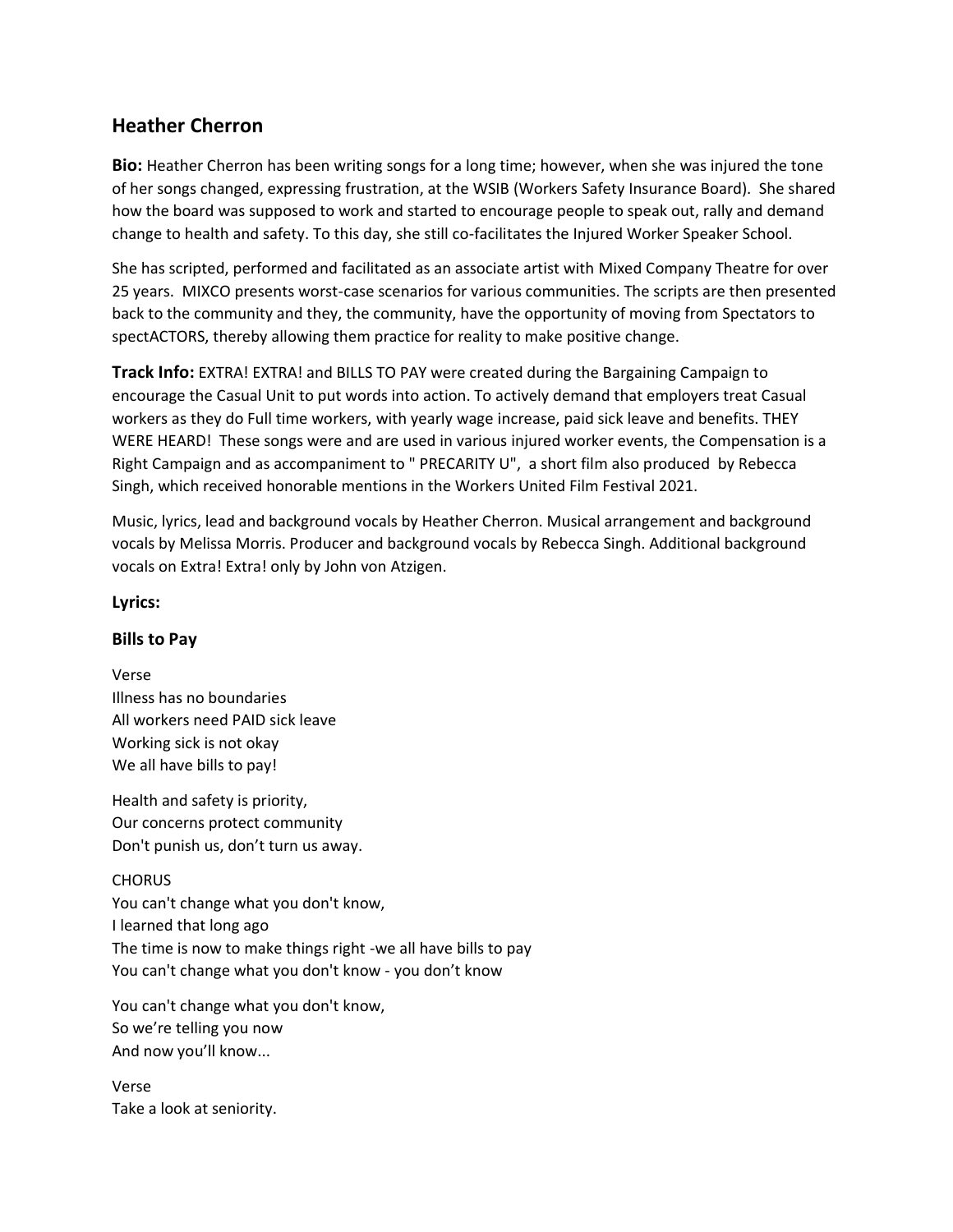Compensate for loyalty "Thank you" doesn't the pay bills We all have bills to pay...

Furthermore, since 1998- No proper raise -the economy escalates Give us fair pay - a living wage!

#### **CHORUS**

#### BRIDGE

Here what we say now -paid sick leave is a must Compensation for all of us, Transparency and fairness on the job! Again, we want, we want, we want One, paid sick leave is a must Two, Compensation for all of us Transparency -three -and fairness on the job!

CHORUS and BRIDGE at the same time…." And now you know!"

## **EXTRA, EXTRA!**

#### **CHORUS**

Extra! Extra! hear all about us... We're the casual unit and we want the floor. Extra, extra -No doubt about it We're the casual workers and we deserve more!

#### VERSE:

The CBA has to change, change The way it's written today ain't okay (Our) Employers can say We change our minds – you get minimum wage. . We got to get in the game Inflation is on the rise Pay should reflect the same. We will not be trivialized!

#### **CHORUS**

VERSE: It just doesn't compute, (No!) Sometimes we work 2 hours or less Some spend that time in commute We deserve better than that!